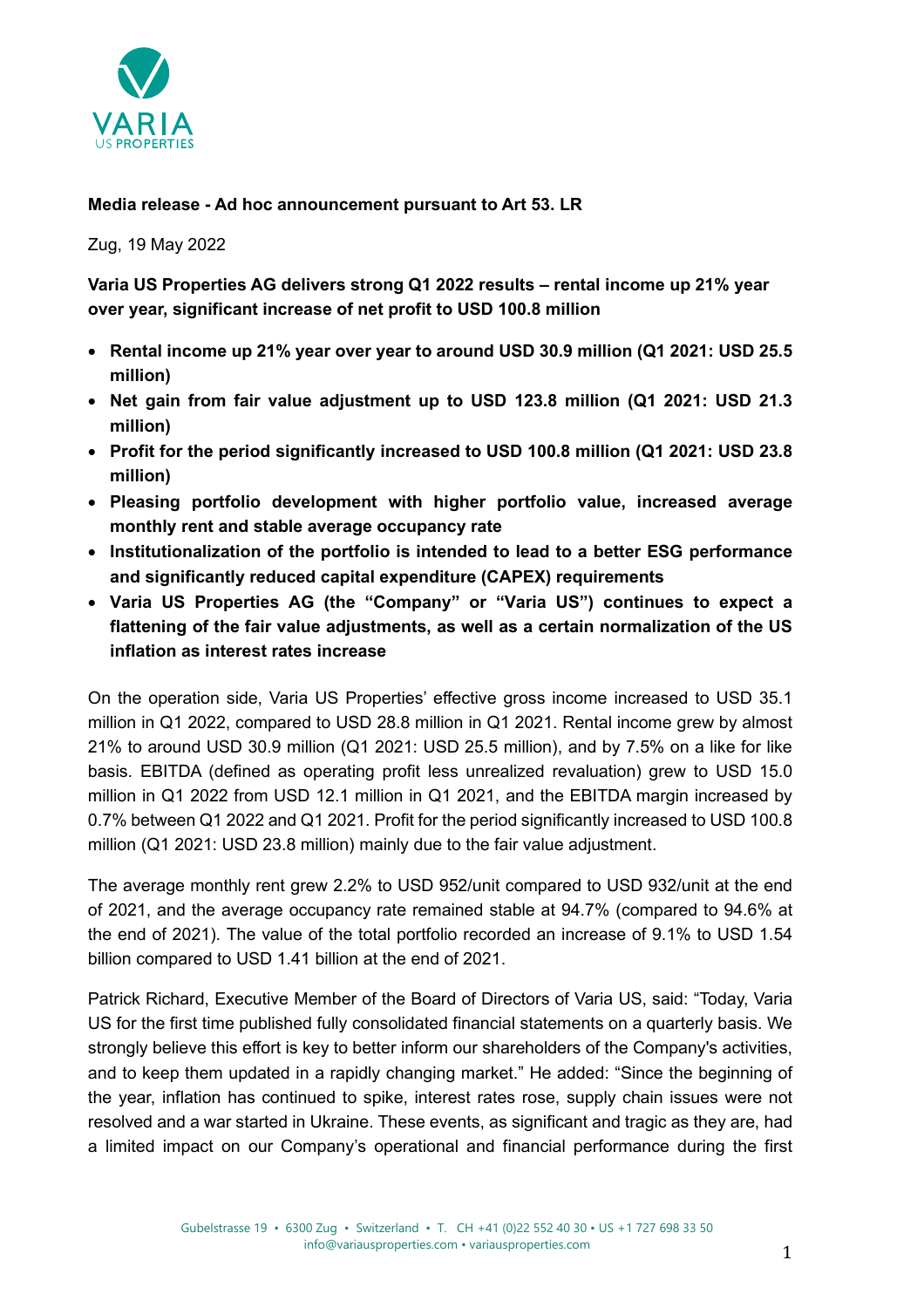

quarter of the year with Varia US delivering significant growth in rental income, EBITDA and net profit, as well as portfolio value appreciation."

| Q1 2022 Key figures (unaudited)                 | Q1 2022        | Q1 2021                 | $\Delta\%$ |
|-------------------------------------------------|----------------|-------------------------|------------|
|                                                 |                |                         |            |
|                                                 | In USD         | In USD                  |            |
| <b>Rental Income</b>                            | 30.9 million   | 25.5 million            | 20.9       |
| Rental Income like for like*                    | 23.1 million   | 21.4 million            | 7.5        |
| Effective Gross Income (EGI)                    | 35.1 million   | 28.8 million            | 21.8       |
| <b>Operating Expenses</b>                       | 20.1 million   | 16.8 million            | 20.2       |
| <b>EBITDA</b> (Operating Profit less unrealized | 15.0 million   | 12.1 million            | 23.9       |
| revaluation)                                    |                |                         |            |
| <b>Profit for the Period</b>                    | 100.8 million  | 23.8 million            | 324.3      |
|                                                 | As of          | As of                   |            |
|                                                 |                |                         |            |
|                                                 | 31 March 2022  | <b>31 December 2021</b> |            |
| Properties                                      | 43             | 43                      | 0.0        |
| Units                                           | 11,887         | 11,887                  | 0.0        |
| Portfolio Value                                 | 1,54 billion   | 1,41billion             | 9.1        |
| Average Monthly Rent per Unit**                 | <b>USD 952</b> | <b>USD 932</b>          | 2.1        |

\* Like for like compares assets that were held for the full periods presented.

Note: Some amounts and percentages do not directly calculate due to rounding.

Varia US' complete and fully consolidated Q1 2022 Report is available for download on the Company's website at [https://variausproperties.com/investors/quarterly-updates/.](https://variausproperties.com/investors/quarterly-updates/)

## **Interest rates expected to increase – Ongoing portfolio optimization**

With reference to the outlook for 2022, and as communicated on 30 March 2022, the Company continues to expect a certain normalization of the inflation as interest rates increase, as well as some kind of flattening of the US multifamily market. However, rents are expected to continue to increase at a higher pace than usual, compensating for higher operating expenses. Varia US expects capitalization rates stabilize, thereby limiting future fair value adjustments of the portfolio.

Over the next few weeks and months, the Company plans to pursue its strategy to dispose of older and more remote assets, while acquiring newer properties located in more desirable